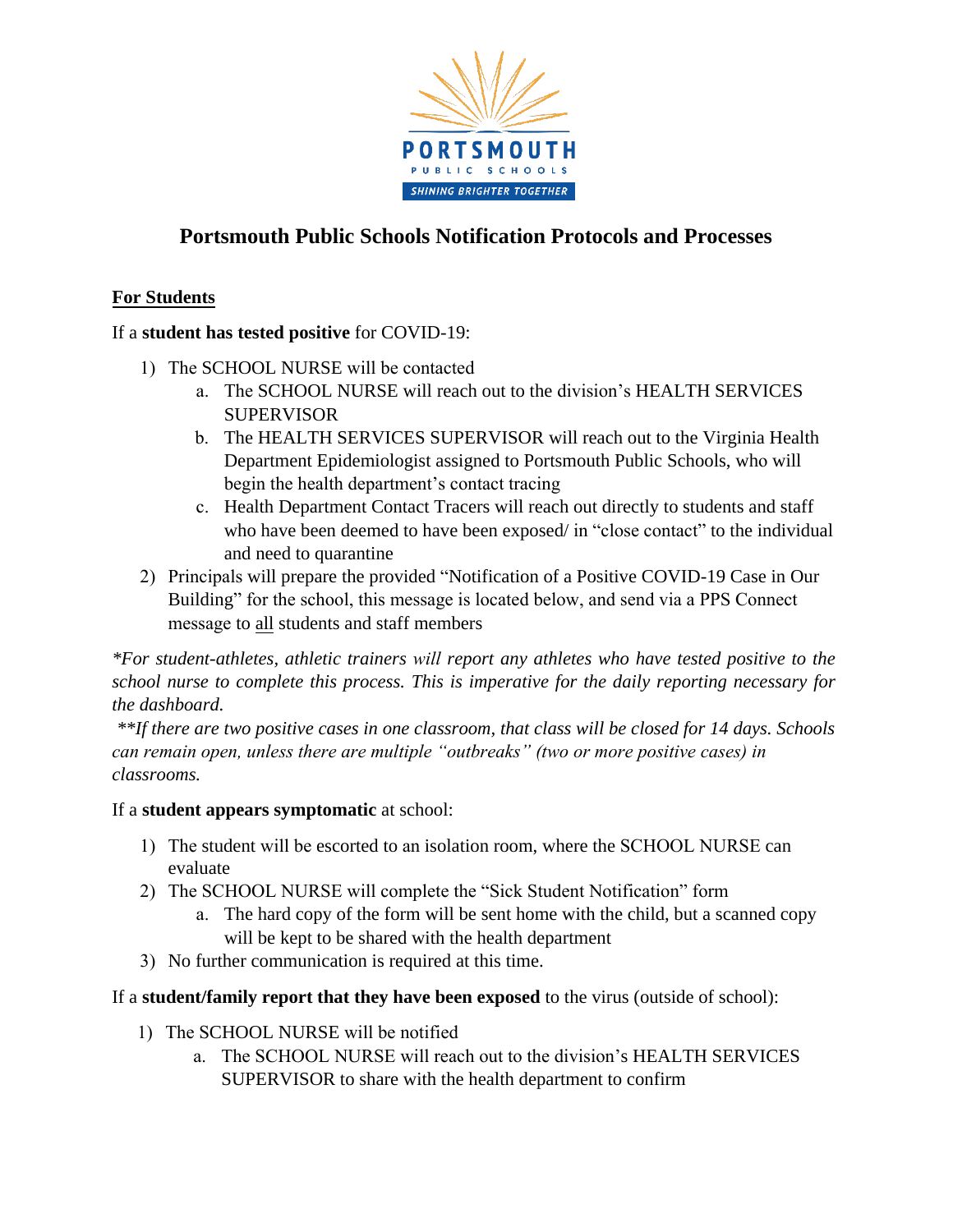2) No further communication is required at this time.

## **For Staff Members:**

#### If an **employee tests positive** for COVID-19:

- 1) The principal will send an email t[o covid@portsk12.com,](mailto:covid@portsk12.com) this email address is constantly monitored to address employee COVID-19 cases.
	- a. Human Resources will reach out to the Virginia Health Department Epidemiologist assigned to Portsmouth Public Schools, who will begin the health department's contact tracing
	- b. Health Department Contact Tracers will reach out directly to students and staff who have been deemed to have been exposed/ in "close contact" to the individual and need to quarantine.
- 2) Principals will prepare the provided "Notification of a Positive COVID-19 Case in Our Building" for your school, and send via a PPS Connect message to all students and staff members.

## If a **staff member appears symptomatic** at school:

- 1) The staff member will be instructed to immediately go home.
- 2) Principals will email [covid@portsk12.com](mailto:covid@portsk12.com) and report that a staff member was symptomatic at school.
	- a. Human Resources will reach out to the staff member directly for next steps
- 3) No further communication is required at this time.

#### If a **staff member report that they have been exposed** to the virus (outside of school):

- 1) Principals will email [covid@portsk12.com](mailto:covid@portsk12.com) and report an employee has been exposed to the virus.
	- a. Human Resources will reach out to the staff member directly for next steps as well as reach out to the Health Department to confirm.
- 2) No further communication is required at this time.